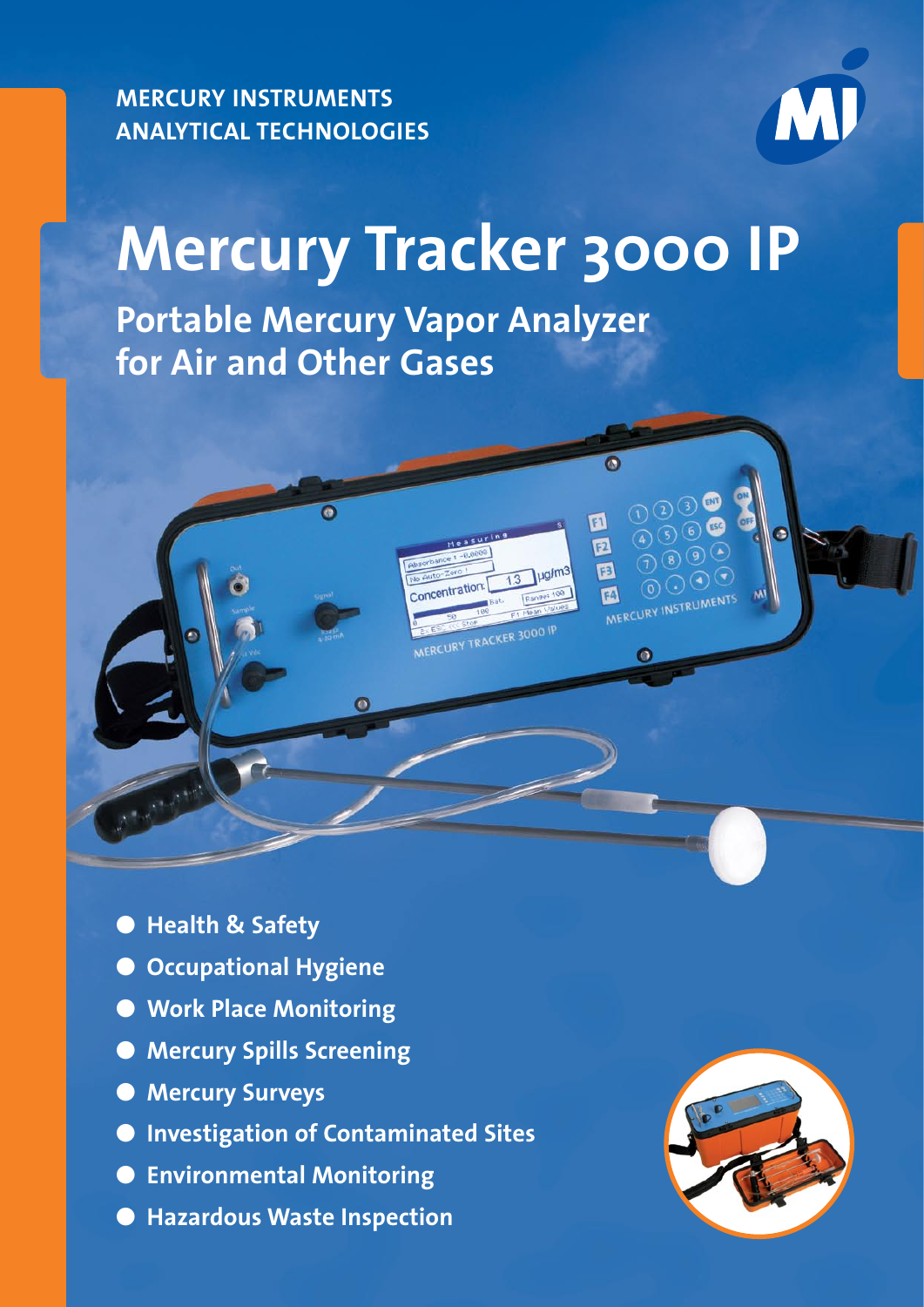## **The Mercury Tracker 3000 IP**

- **Direct reading mercury vapor meter**
- ● **Highly accurate detection method: atomic absorption (AAS)**
- **Continuous operation (no cycles)**
- ● **Portable and easy to use**
- Water proof for field operation
- ● **Tropicalized and corrosion resistant design**
- ● **Integrated battery for 6 hours operation**
- Measuring ranges **0-100 / 0-1000 / 0-2000 µg/m**<sup>3</sup>
- High analytical performance: 0.0001 mg/m<sup>3</sup> detection limit
- ● **Integrated data logger to record measurements**

#### **Measuring principle**

A maintenance-free membrane pump continuously draws the sample gas through the detector. The mercury concentration is measured in an optical cell entirely made of a high purity grade fused silica. Light absorption measurement takes place at a wavelength of 253.7 nm. This so-called "cold vapor" measuring method is outstanding sensitive for mercury determination and has been used successfully for many years.

#### **Applications**

The Mercury Tracker 3000 IP serves for precise and accurate measurement of the mercury vapor concentration in air and other gases. The Mercury Tracker 3000 IP sets the highest standard for portable mercury screening and is used for different applications including:

- ● **Health & Safety**
- **Occupational Hygiene**
- ● **Work Place Monitoring**
- **Mercury Spills Screening**
- **Mercury Surveys**
- ● **Investigation of Contaminated Sites**
- ● **Environmental Monitoring**
- ● **Hazardous Waste Inspection**

### **Analytical Performance**

The Mercury Tracker 3000 IP uses a high-frequency driven electrodeless mercury discharge lamp (EDL) as UV source. It generates emission lines of an extremely narrow bandwidth which are congruent with the absorption lines of the Hg atoms to be measured. Cross-sensitivities are thus minimized.

Unlike the gold film based systems measurements are not interfered by hydrogen sulfide (H2S) or water vapor. The extremely high stability of the UV source is a result of the reference detector method which is applied in the Mercury Tracker 3000 IP. Total background noise is less than 0.1 µg/m<sup>3</sup>. To prevent temperature drift both the lamp unit and the detectors are temperature-stabilized.

The instrument is factory calibrated before delivery and keeps the calibration for a long period of time. For quality control a test screen is included in the delivery allowing the user to check calibration.



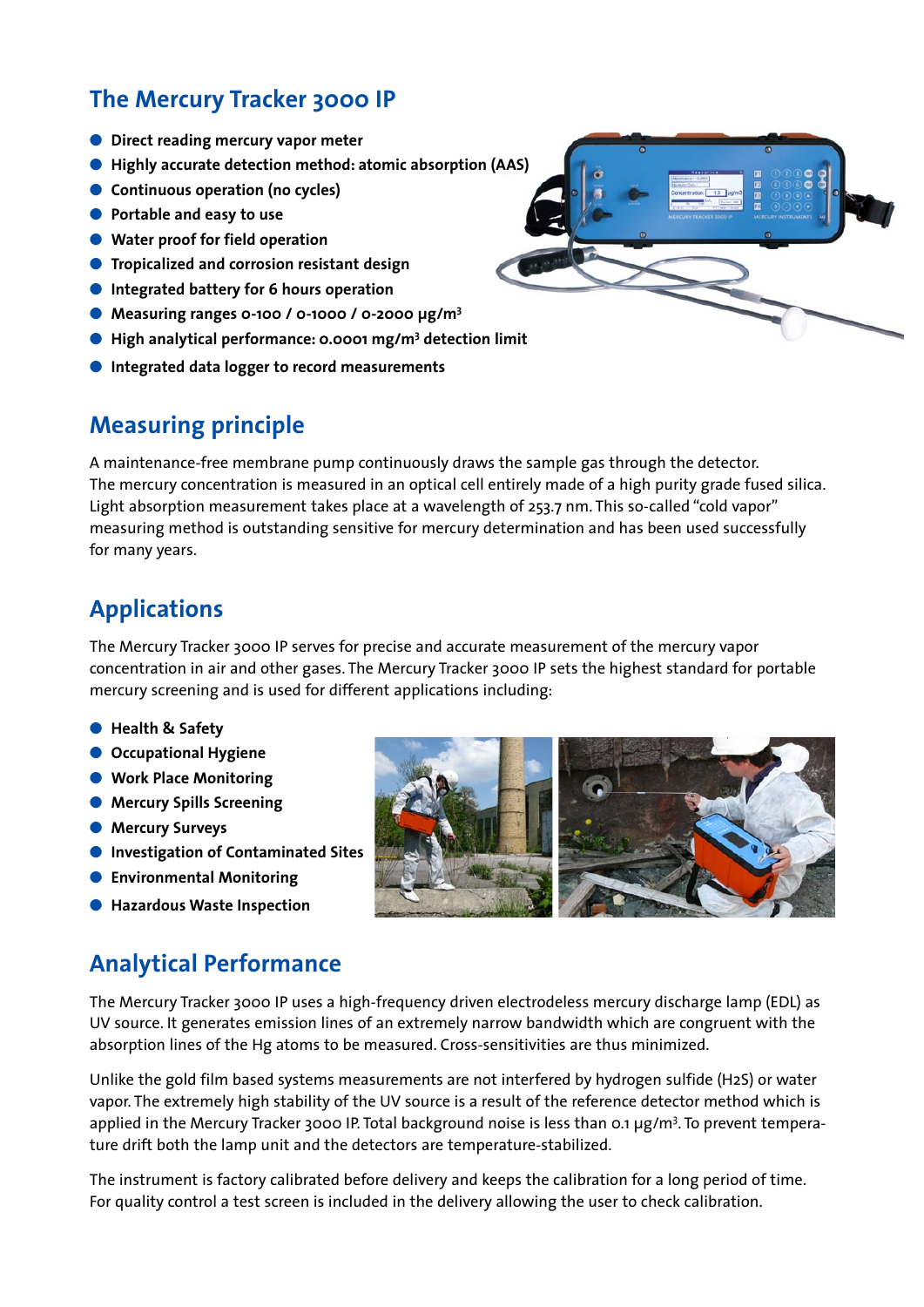#### **Easy to operate**

The user controls the Mercury Tracker 3000 IP by menu-guided inputs via a waterproof membrane keypad. After a short warm-up time, measurement starts automatically, continuously indicating the mercury concentration of the sample. Baseline is automatically adjusted by the Auto Zero function.

Following settings can be entered in the parameters menu: duration and repeat interval of Auto Zero, selection of the concentration unit (µg/m<sup>3</sup> or ppb), measuring range (0-100, 0-1000, 0-2000 µg/m<sup>3</sup>), input of three different alarm levels, calculation of a mean value over three freely selectable time intervals, data logger activation.



### **Display and Export of Measurement Data**

The readings are displayed in real time on a 5.3" big LCD screen, both numerically and graphically. Measurement data are exported as a 4-20 mA analogue signal and via serial RS232 interface.

A client software for data transfer to a PC is included, data are automatically formatted in EXCEL® format. The Mercury Tracker 3000 IP provides also alarms and messages for the operational status.

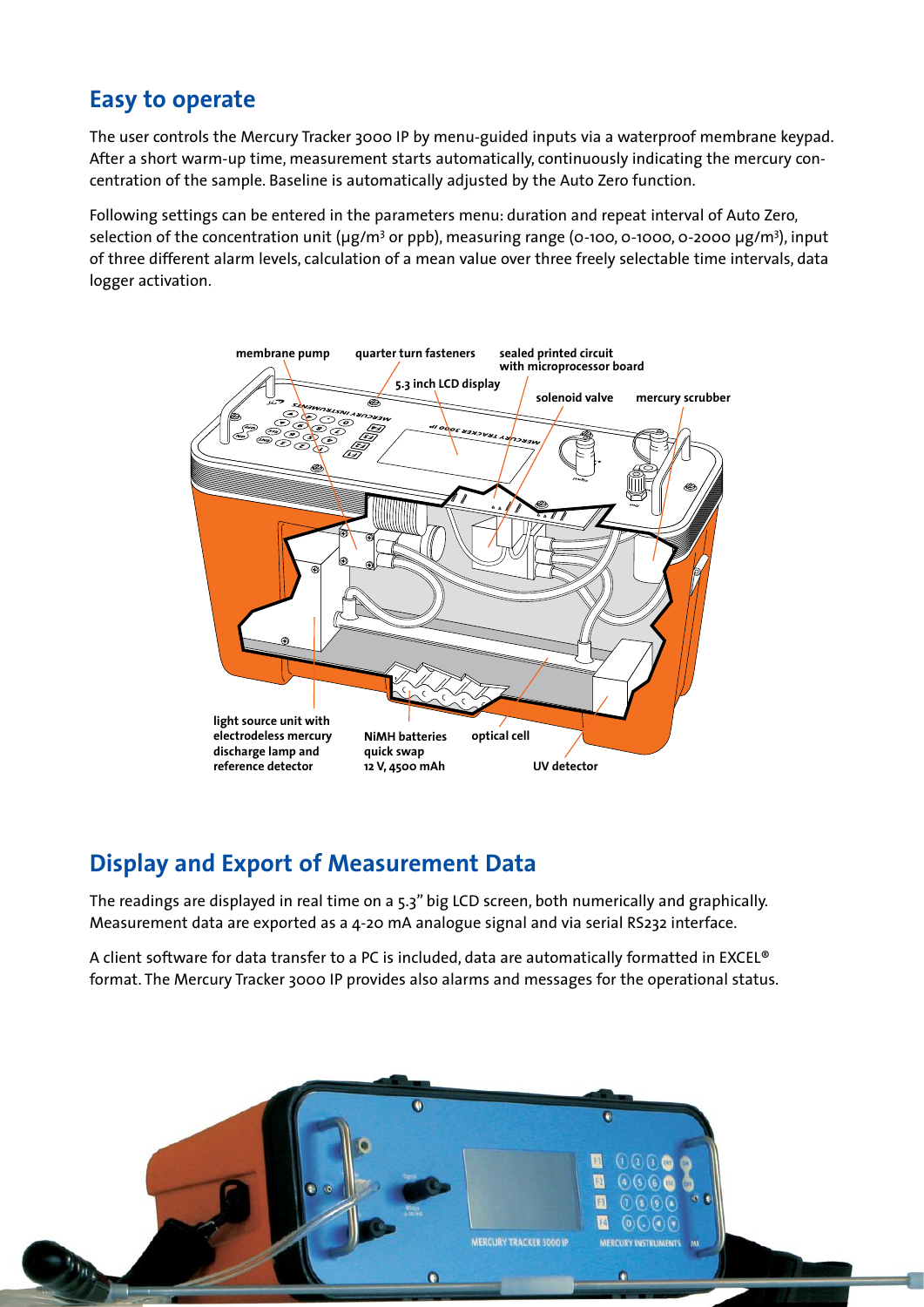#### **Special Features**

- **Noncorrosive, rugged and durable ABS case.**
- **Comfortable shoulder strap.**
- Dismountable sampling probe, **can be stored in instrument cover.**
- **Record of readings in non-volatile memory.**
- Operates up to six hours on fully charged batteries.
- **Quick swap battery for extended usage available.**
- Membrane pump with long service life.
- **O** Immediate response to mercury.
- Factory-calibration with long-term stability.

#### **Data Logger Function**



The Mercury Tracker 3000 IP features a built-in data logger. Up to 15000 readings can be stored in the non-volatile memory. The logging interval can be set from 1 to 999 seconds revealing a total recording capacity of 4 hours up to 173 days. The stored data can be read out with a PC using the serial interface of the Mercury Tracker 3000 IP. Data transfer is easy with the serial cable and the client software included.

### **Self-Diagnosis System**

Important components of the Mercury Tracker 3000 IP are permanently monitored. In case of malfunctions the user is warned on the display (blinking messages: clean cell, lamp, low battery, alarm) and via output signals.

#### **Mobile Use**

The Mercury Tracker 3000 IP has built-in rechargeable batteries with a capacity for up to six hours operation. For longer tasks the batteries can quickly be swapped for a fully charged battery pack. An intelligent charger unit which ensures to keep the battery capacity at maximum comes with the instrument. With an optionally available cigarette lighter adapter cable the instrument can be operated by the car battery. The instrument can be carried with an ergonomically shaped shoulder strap. The sampling probe is connected to the sample inlet of the instrument and allows to check spots or to screen areas for mercury concentrations. When not in use it can easily be taken apart and stored in the instrument cover.

A transportation case is available as an accessory.



**MERCURY INSTRUMENTS · ANALYTICAL TECHNOLOGIES**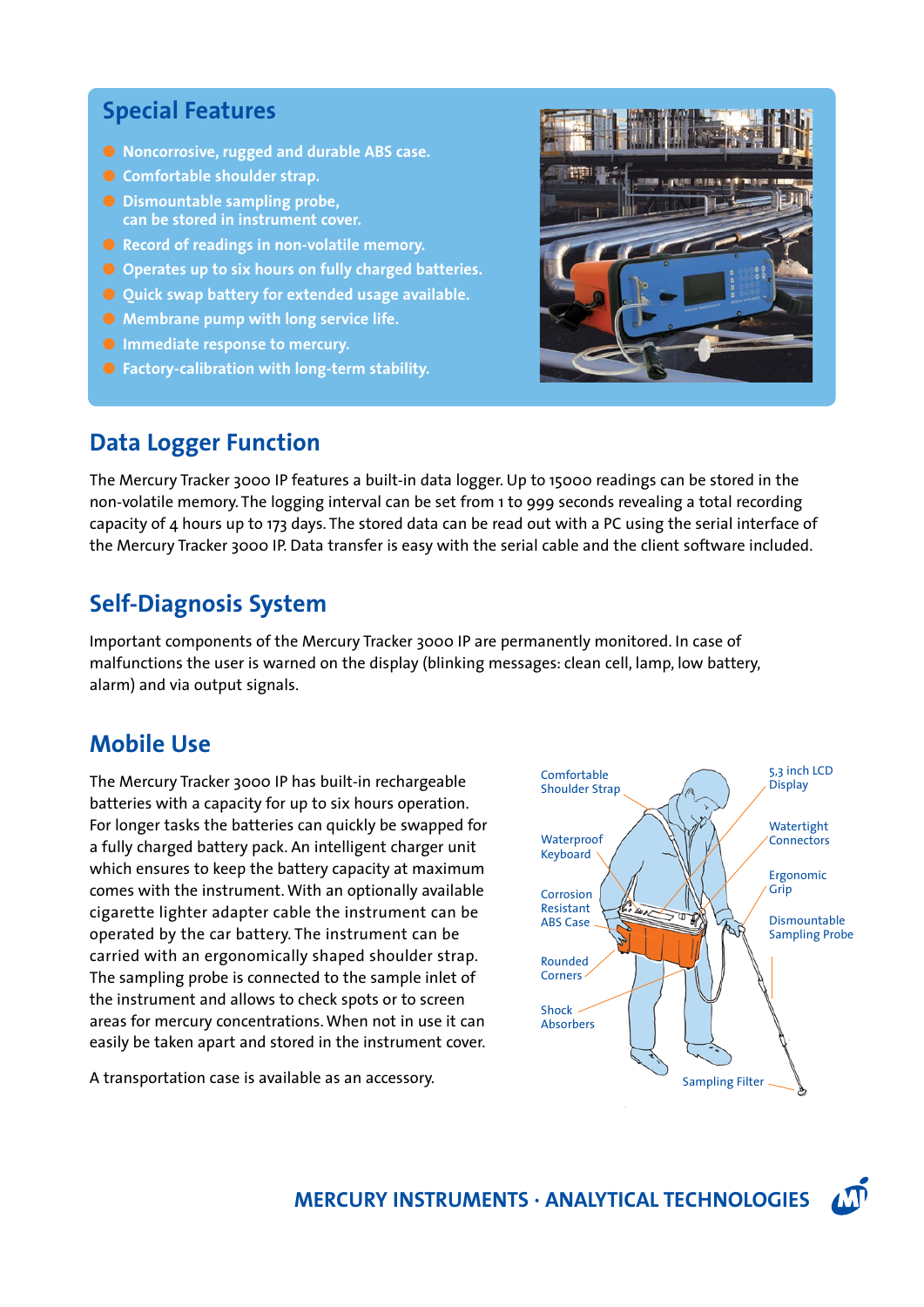# **MERCURY TRACKER 3000 IP TECHNICAL SPECIFICATIONS**

| <b>Measurement Principle:</b>        | Atomic Absorption Spectrometry (AAS)                                                                                                                                             |
|--------------------------------------|----------------------------------------------------------------------------------------------------------------------------------------------------------------------------------|
| Wavelength:                          | 253,7 nm                                                                                                                                                                         |
| <b>UV source:</b>                    | electrodeless low pressure mercury discharge lamp                                                                                                                                |
| <b>Stabilization:</b>                | reference detector and thermal control                                                                                                                                           |
| Optical cell:                        | fused silica (Suprasil), 230 mm length                                                                                                                                           |
| <b>Measuring range:</b>              | ο 100μg/m <sup>3</sup> ; o1000μg/m <sup>3</sup> ; o - 2000μg/m <sup>3</sup><br>0-10 ppb; 0-100 ppb; 0-200 ppb                                                                    |
| Sensitivity:                         | 0.1 µg/m <sup>3</sup> (equivalent 0.0001 mg/m <sup>3</sup> or 0.01 ppb)                                                                                                          |
| Response time:                       | 1 sec (no measuring cycles or regenerations required)                                                                                                                            |
| Computation:<br>of mean values       | automatically,<br>three freely selectable averaging intervals                                                                                                                    |
| Mercury alarm:                       | optical and acoustical, 3 thresholds programmable                                                                                                                                |
| <b>Status alarm:</b>                 | measuring cell soiled, battery state, UV source exhausted                                                                                                                        |
| Control pad:                         | waterproof membrane keypad                                                                                                                                                       |
| Measurement display:                 | 5.3" graphic display with background illumination                                                                                                                                |
| Signal outputs:                      | 420 mA analog; serial RS 232,                                                                                                                                                    |
| Software for<br>data transfer to PC: | included,<br>export into EXCEL <sup>®</sup> format                                                                                                                               |
| Data storage:                        | built-in data logger with non-volatile memory,<br>capacity 15000 readings for analysis storage of 4 hours to 173 days<br>at 1 to 999 seconds rate, automatic time and date stamp |
| Pump:                                | membrane pump, approx. 1,5 L / min.                                                                                                                                              |
| <b>Batteries:</b>                    | rechargeable NiMH batteries (6 hours capacity)<br>quick swap battery packs as option                                                                                             |
| <b>Additional power supply:</b>      | 110  240 V/(50/60 Hz) with included power supply;<br>external 12 V DC sources like car batteries                                                                                 |
| Dimensions (with cover):             | 450 x 195 x 305 mm (17.7" x 7" x 12" W x H x D)                                                                                                                                  |
| Weight (with battery):               | approximately 5.5 kg (12 lbs)                                                                                                                                                    |
| <b>Sampling probe:</b>               | 90 cm (35") length, electropolished stainless steel,<br>with ergonomic plastic grip                                                                                              |
| Sample filter:                       | 1 µm porosity, 45 mm (1.8") diameter, disposable                                                                                                                                 |